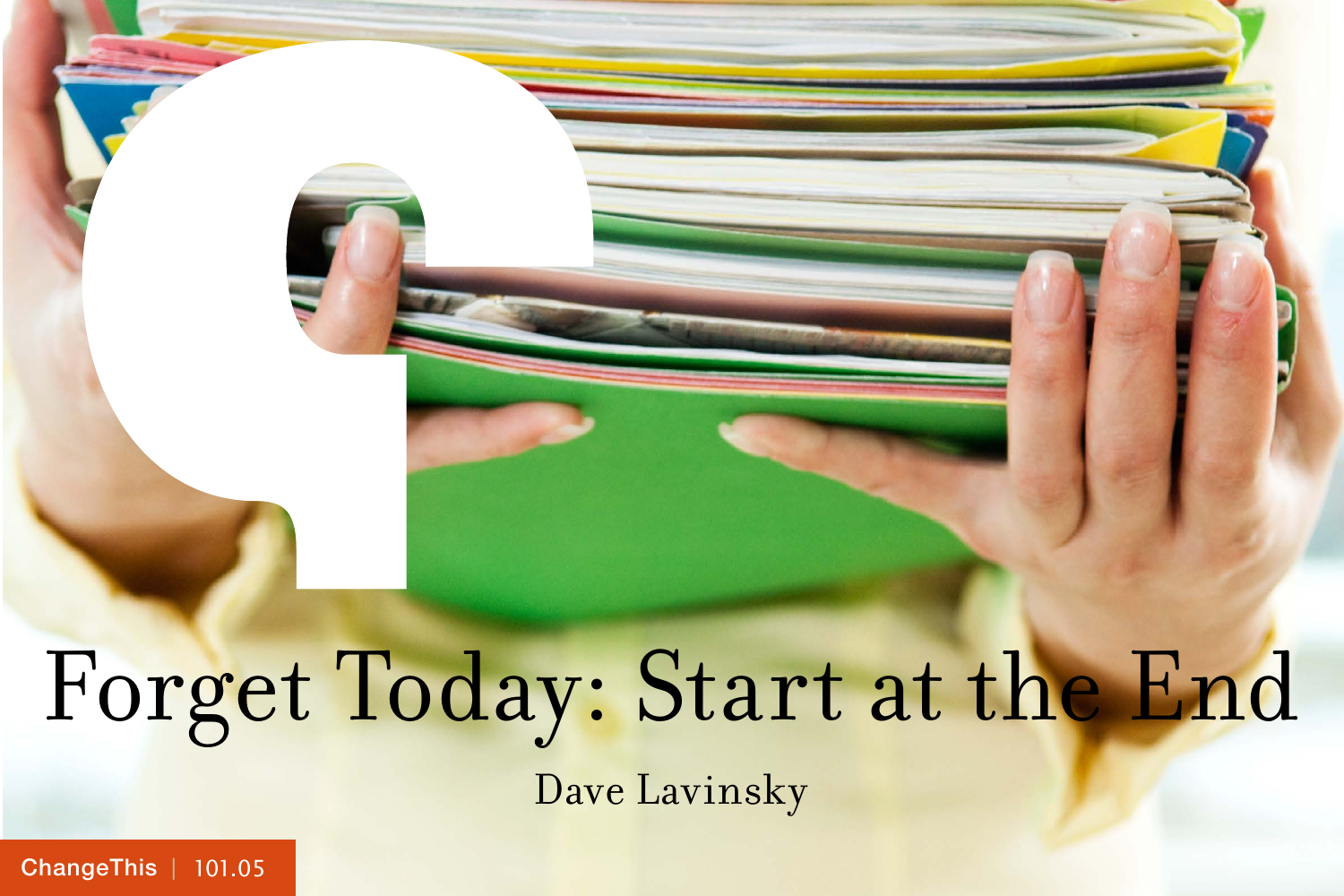Soon after entrepreneurs and business owners start businesses, we become trapped in the day-to-day, week-to-week, and month-tomonth struggles and goals of generating more sales and profits, improving employee performance, and trying to reduce our hours and stress.

At some point, virtually all of us become 100% focused on these short-term goals and lose sight of our long-term visions. As a result, we begin to wander, and never achieve our initial vision. How can we find success given the daily struggles of building a company?

#### **Forget Today; Start at the End**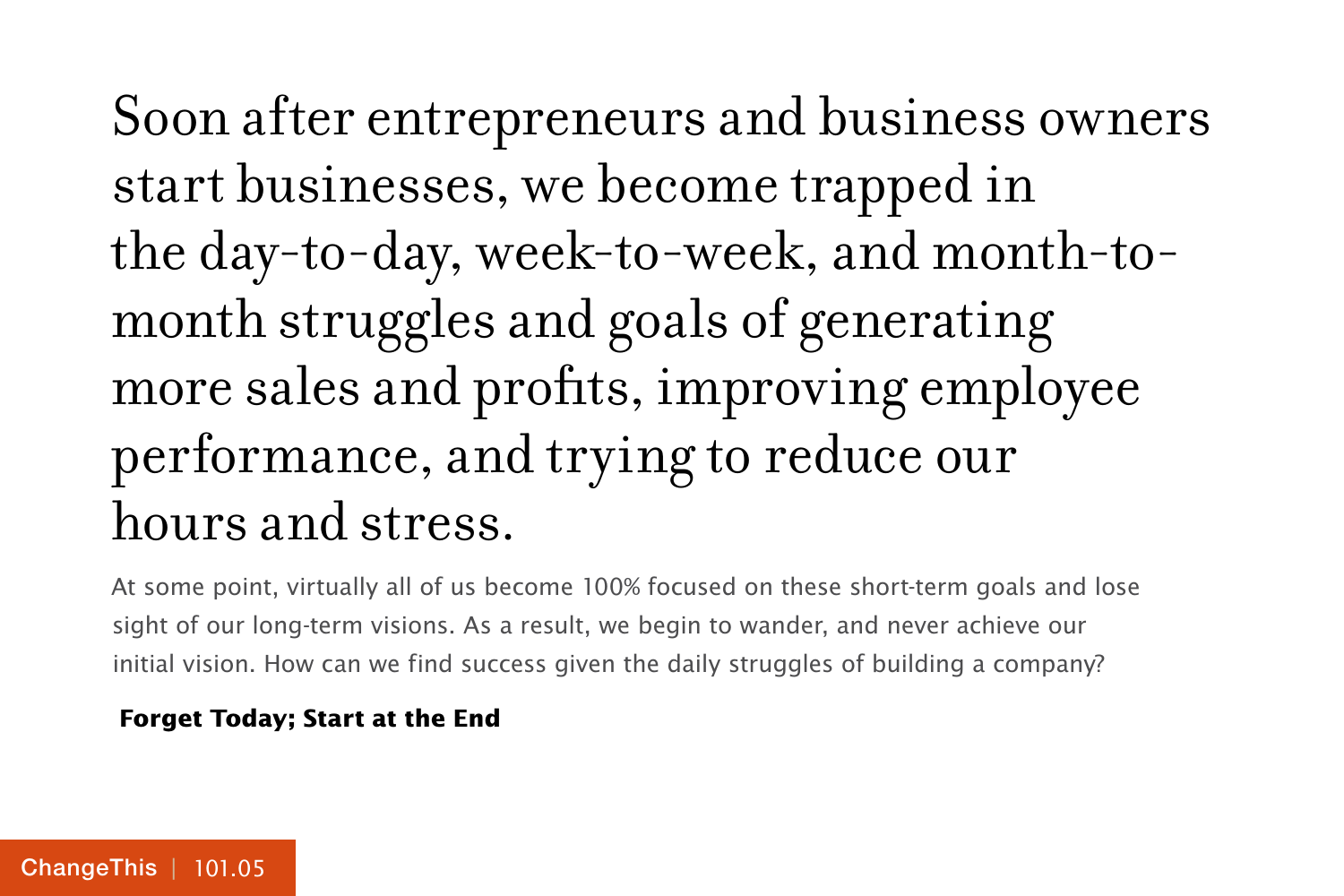#### "if you don't know where you're going, you probably won't get there." — yogi berra

This quote from Yogi Berra is so simple, yet so true. If you don't know where you want to go, how could you possibly get there? It's like going on a trip to a new location without a map or GPS system.

This quote holds tremendously true with regards to one's business.

In business, as in everything else, you need to have a clear vision of where you want to go. Then, and only then, can you create a plan to follow to get you there. The key is to "start at the end." Figure out where you want to go. And then you can reverse engineer the path to get there.

*In business, as in everything else, you need to have a clear vision of where you want to go. Then, and only then, can you create a plan to follow to get you there.* 66<br>*a c*<br>*ca*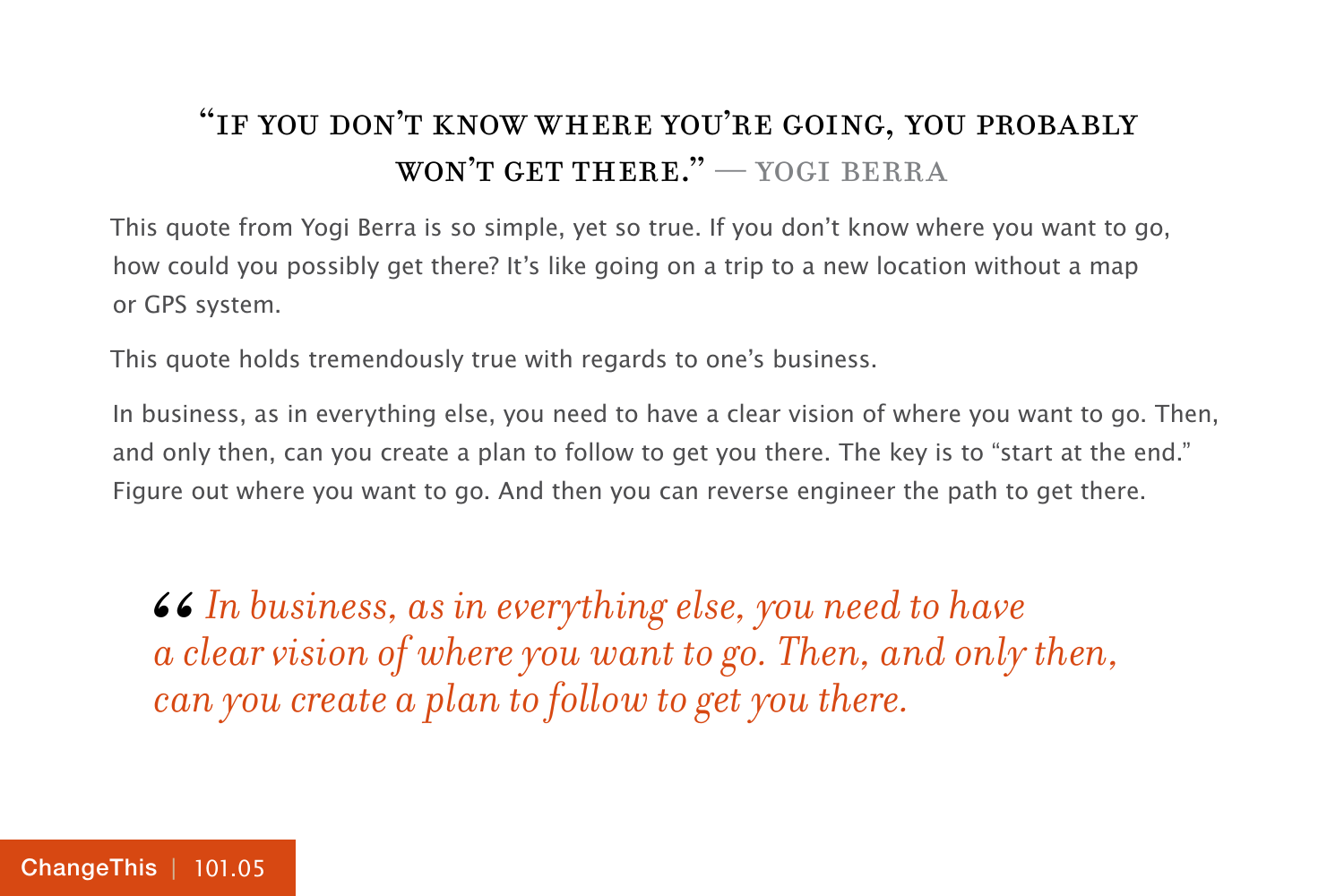#### 1. Create Your Two Visions

The first step in starting at the end is to determine your vision for what you'd like your business to become. But rather than create just one vision, you should have two. The first vision should be your "customer vision" or your vision from a customer perspective. Why? Because great companies are those that fulfill the needs of their customers.

Your "customer vision" should explain what you are trying to do for your customers. Is your customer vision to "serve the best Italian food in town?" Or is your customer vision to "give every senior the essential tools to maintain their brain health in order to get the most out of life and prevent the threat of memory loss?" The latter is the customer vision of Dakim, a client of mine. You can bet that such an inspiring and focused vision allows Dakim to work more productively than companies without one.

The second vision is your "business vision" which details what your organization is trying to achieve financially. Because no matter how noble or inspiring your customer vision is, if you go bankrupt along the way, you'll never achieve it. Your business vision lays out the ultimate financial goal of your company. Do you hope to take it public? To sell it to another company? If so, for how much money?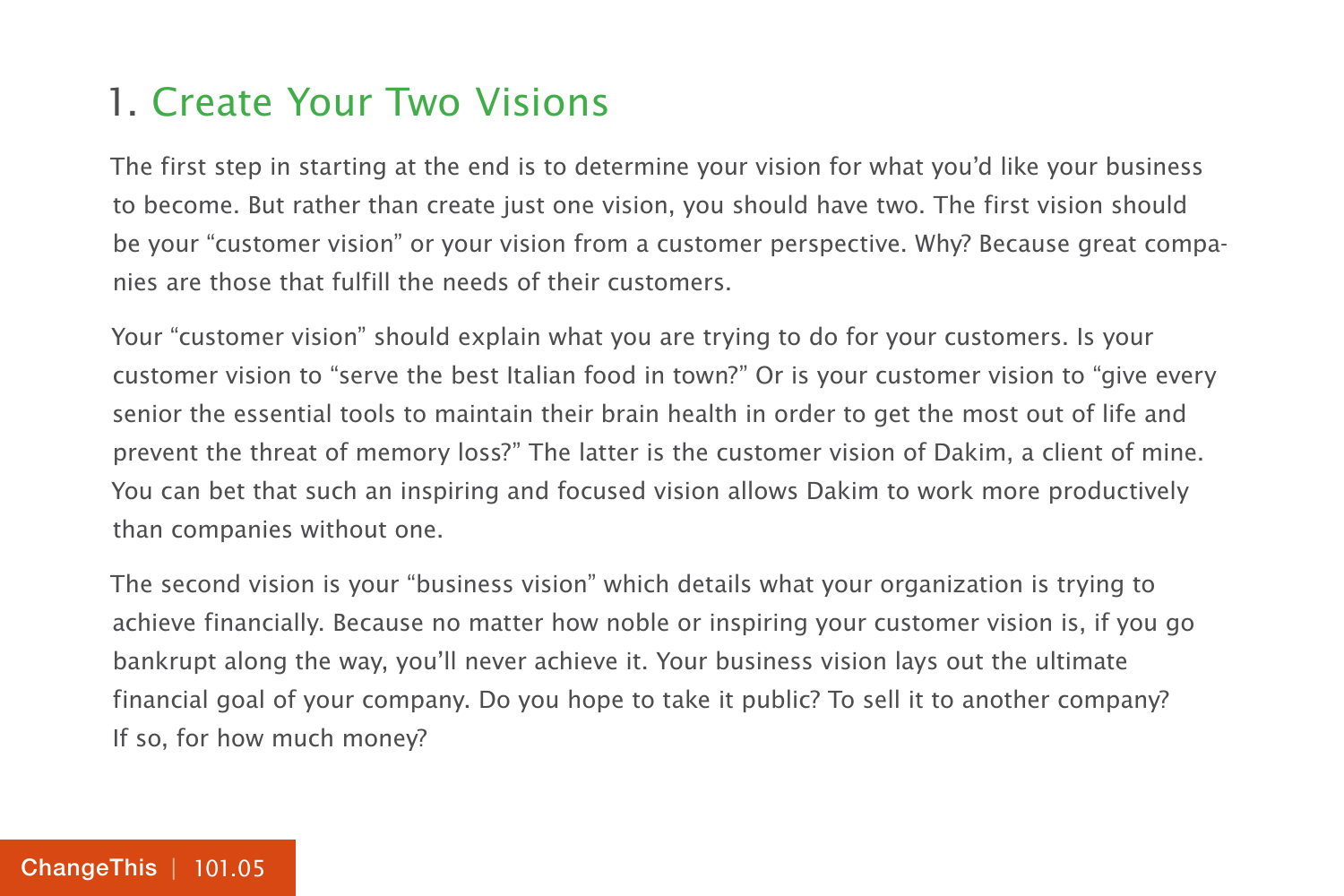Once again, without a detailed picture of where you want your business to go, your chances of building such a business are slim to none.

### 2. Confirm the Opportunity

Once you know where you want to go, the next step is to confirm you are going after the right opportunity. Because, even if you have a great vision, if the opportunity you are pursuing is flawed, you'll fail.

If the market in which you're competing in is shrinking, it'll be hard to grow. Likewise, if executing on your opportunity requires skills that you and/or your team don't have, it might be hard to achieve the success you desire.

As such, it's critical to assess your team and think through the best opportunities you can pursue to achieve your vision. Importantly, the old SWOT analysis (assessment of your company's Strengths, Weaknesses, Opportunities and Threats) isn't as useful as it was years ago, because today there are constant threats and disruptions.

Conduct what I call a "SO" analysis instead. Write down your company's strengths; what you're really great at. And then write down all the opportunities available to grow your company.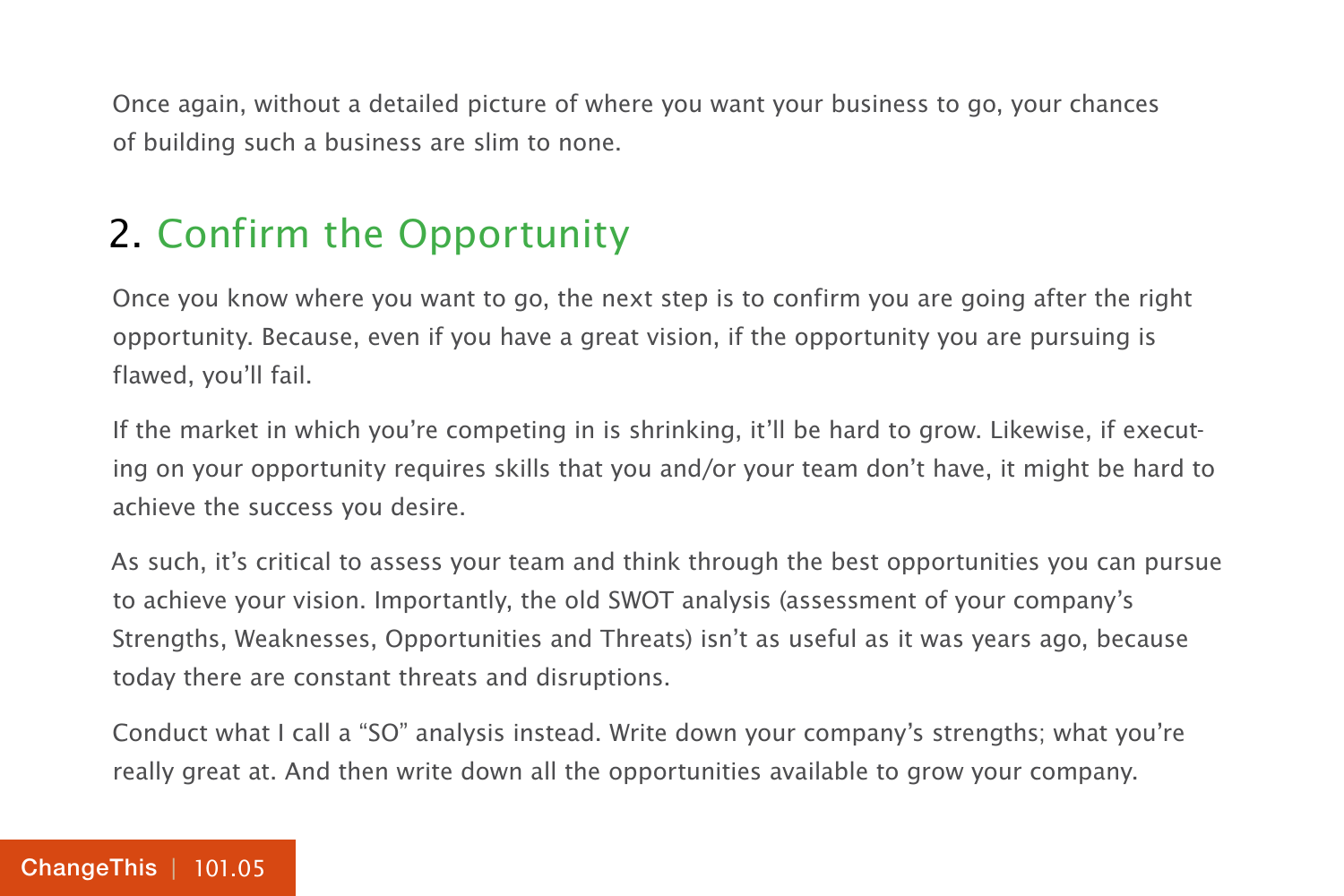Next, assess these opportunities with how well they leverage your strengths, and assess them with regards to market sizes and trends. Obviously, your ideal opportunities are focused on large and growing markets.

In determining the right opportunities to pursue, don't be afraid to "pivot" or make a radical change to your business model. Famous examples of companies that pivoted include:

**PayPal:** Initially, Paypal allowed people using handheld devices (mainly Palm Pilots) to wirelessly transfer money to each other. The company pivoted, based on customer feedback, to become one that facilitates all types of online financial transactions.

**Mattel:** When it first started, Mattel produced picture frames. From the picture frame scraps, one of the company founders soon developed a side business making dollhouse furniture. Because of the success of the dollhouse furniture, Mattel changed its emphasis to toys.

*Use this reverse engineering technique to determine your*  66<br>an *annual goals. And then take it two steps further.*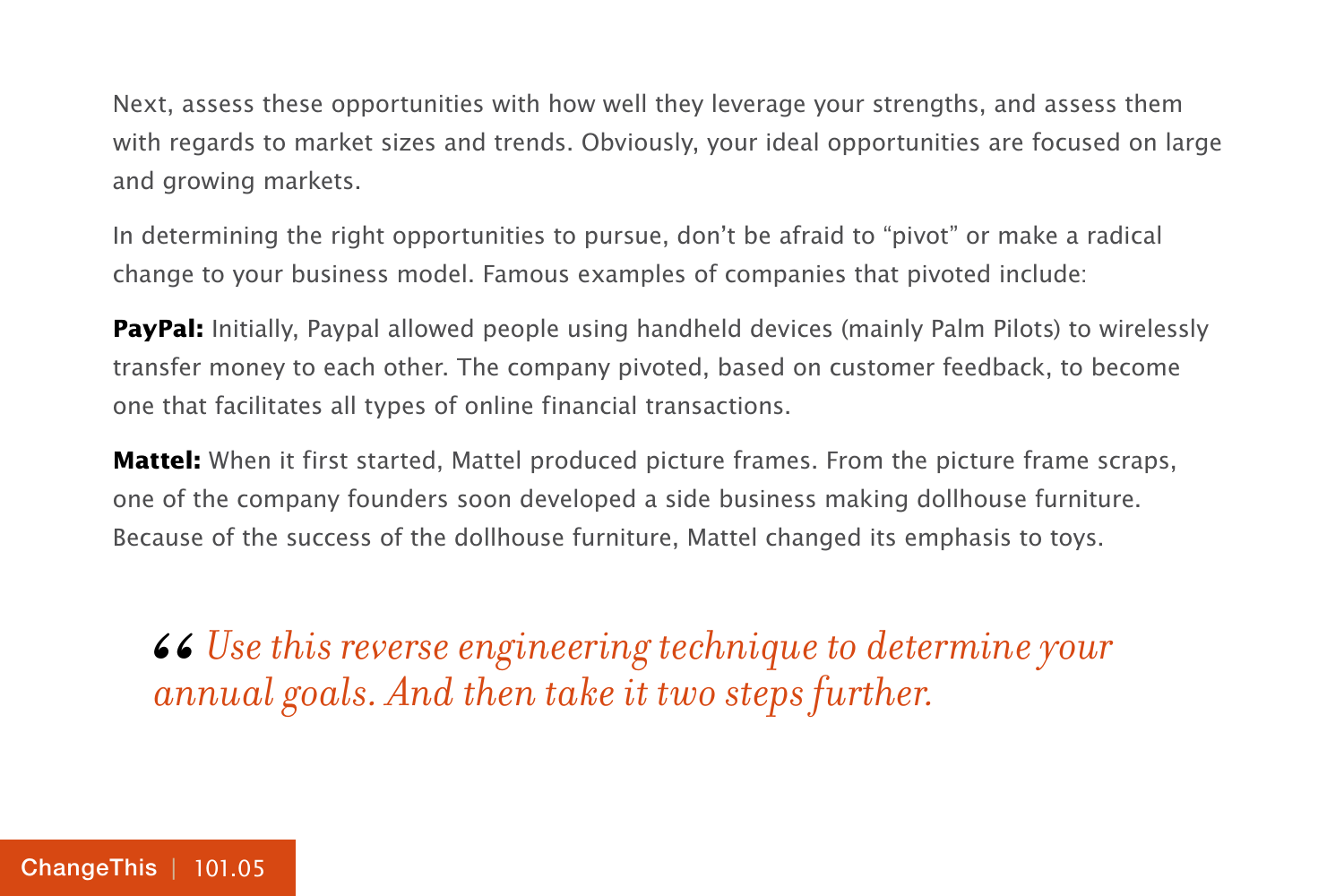#### 3. Set Goals & Milestones

Armed with your customer and business vision, and the understanding of the best opportunities to pursue, you and your business have the potential to achieve great results. But to achieve those results, you need to set and achieve the right goals and milestones.

To set the right goals and milestones you simply reverse engineer your visions. That is, if your vision is to, in five years, generate \$20 million in revenues, what revenues do you have to generate this year? And if your vision in five years includes you having 150 trained employees, how many must you have by the end of this year?

The reverse engineering process simply requires you to figure out how much of your vision you need to accomplish this year to put you on the right trajectory to reaching your long-term goals.

Use this reverse engineering technique to determine your annual goals. And then take it two steps further. What does your organization need to accomplish this quarter in order to adequately progress towards your annual goals. And what accomplishments must you achieve this month to make the right progress on your quarterly goals. This is how you determine your organization's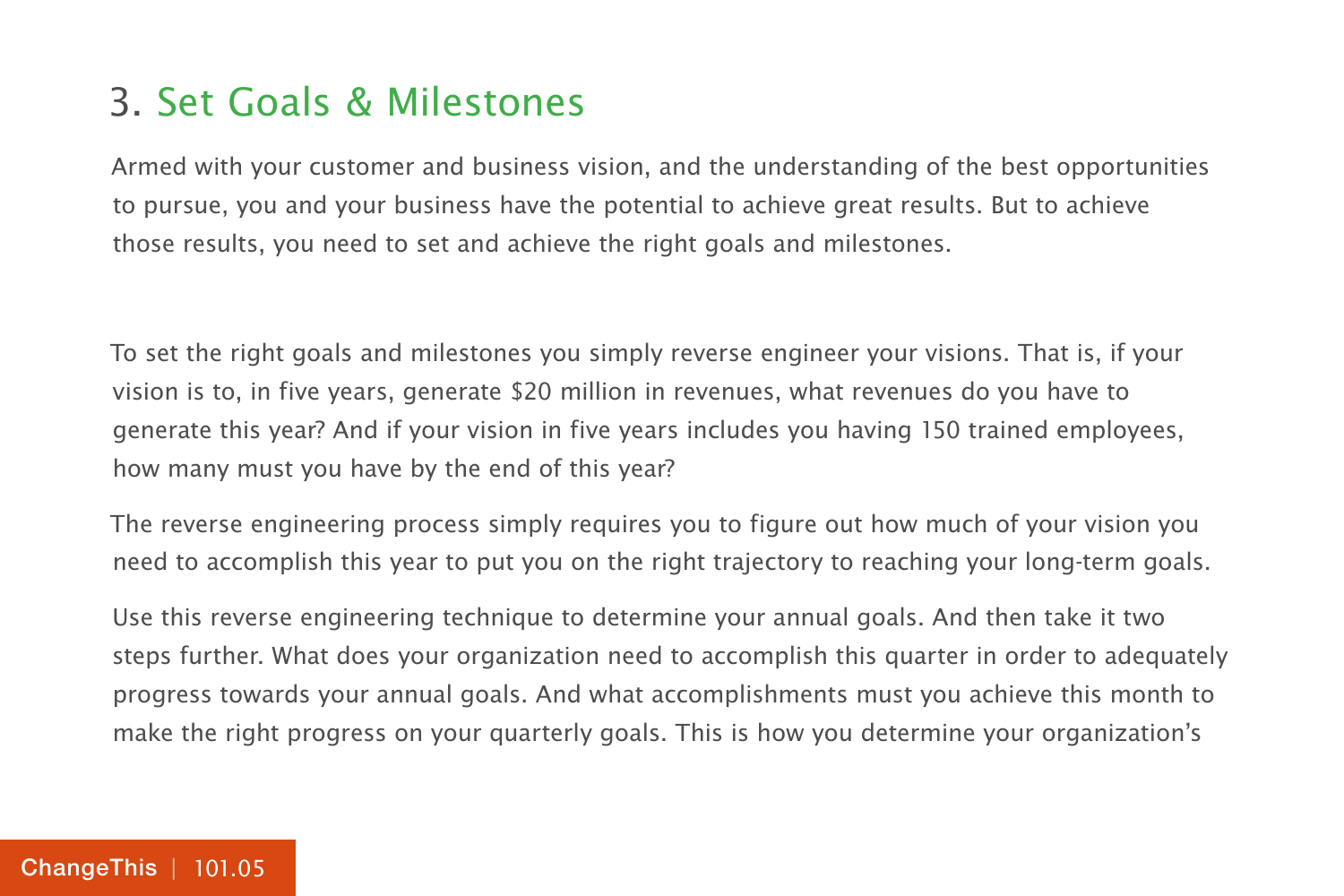monthly and quarterly goals. And when your company has such laser focused goals, it's much more likely to achieve them.

Importantly, too many companies simply focus on financial metric goals, such as bringing in sales of \$X this month. While financial metric goals are important, equally if not more important are setting the right business asset goals.

Business assets are the elements you build that give you future economic benefits and allow you to achieve your financial metrics. For example, to get to \$X in monthly sales, you may need to create new products. These products are business assets. You may also need to hire and train a salesforce. This too is a business asset. And you may need to acquire 50 new customers. Yes, your customer base is also a business asset.

So, in figuring out your business vision, you must determine both your financial metric and business asset goals. And when you break your long-term goals into annual, quarterly and monthly goals, you will determine for each time period both the financial metric and business asset goals you need to achieve.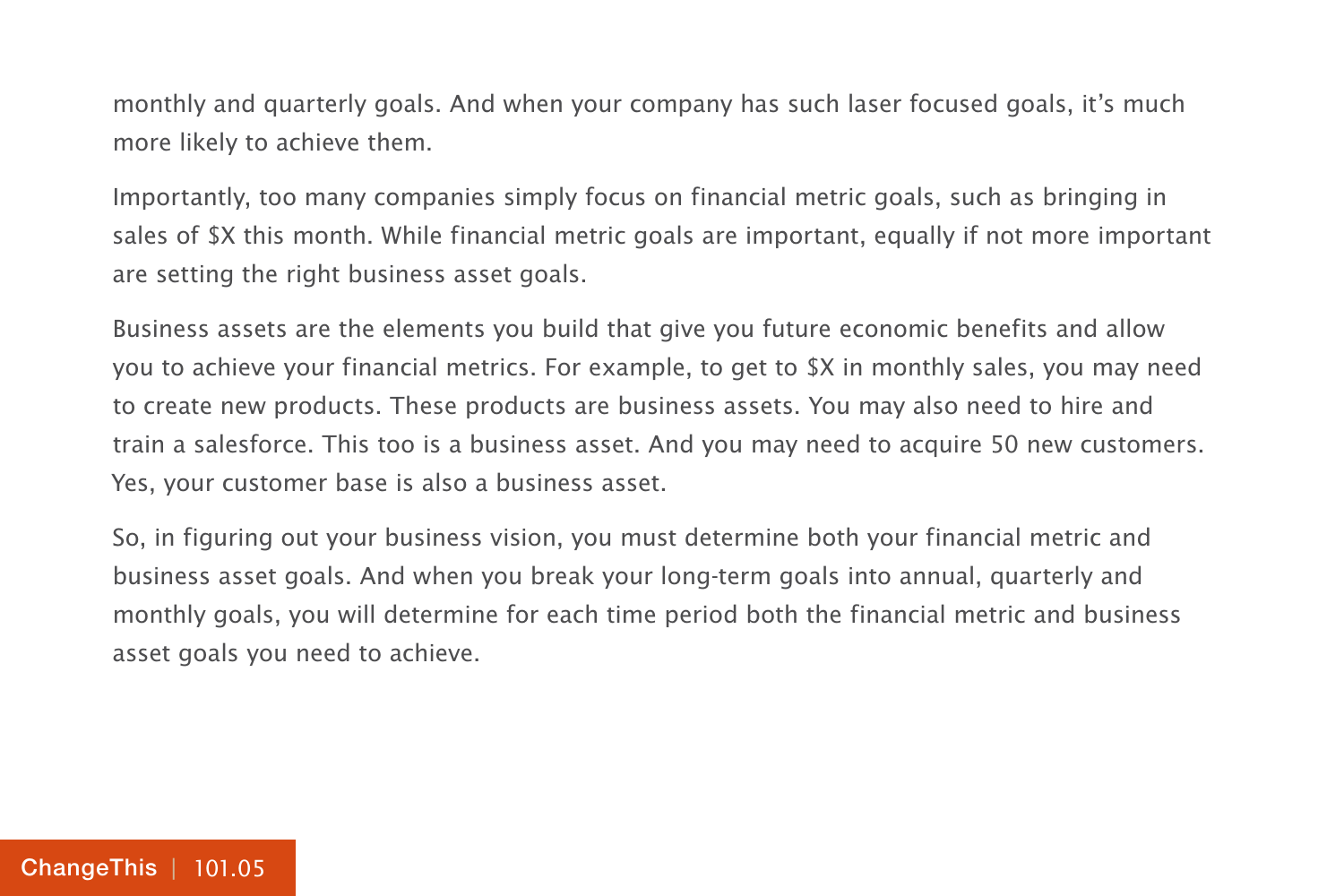#### 4. Keep Score

The only way you can possibly achieve your company's financial metric goals is to keep score. Most companies keep score on the big financial metrics such as monthly sales.

But the vast majority of firms fail to keep score on the underlying metrics. And these are equally if not more important.

For example, if sales went up last month, was it because you got more leads? More proposals? Closed a greater percentage of proposals than average? Lowered your average price point?

Without knowing and managing these underlying financial metrics, you have no way of methodically and systematically growing your business. The solution is to identify all of the metrics which affect your business's results. And then organize them into what we call a financial dashboard.

Your financial dashboard will give you a quick yet comprehensive view into your organization. "You will be able to set specific goals (e.g., you must do 10 proposals this month) that can virtually assure that you reach your bigger financial metric goals. And if and when things go wrong, you'll understand why and be able to fix them much faster than you otherwise would have been able.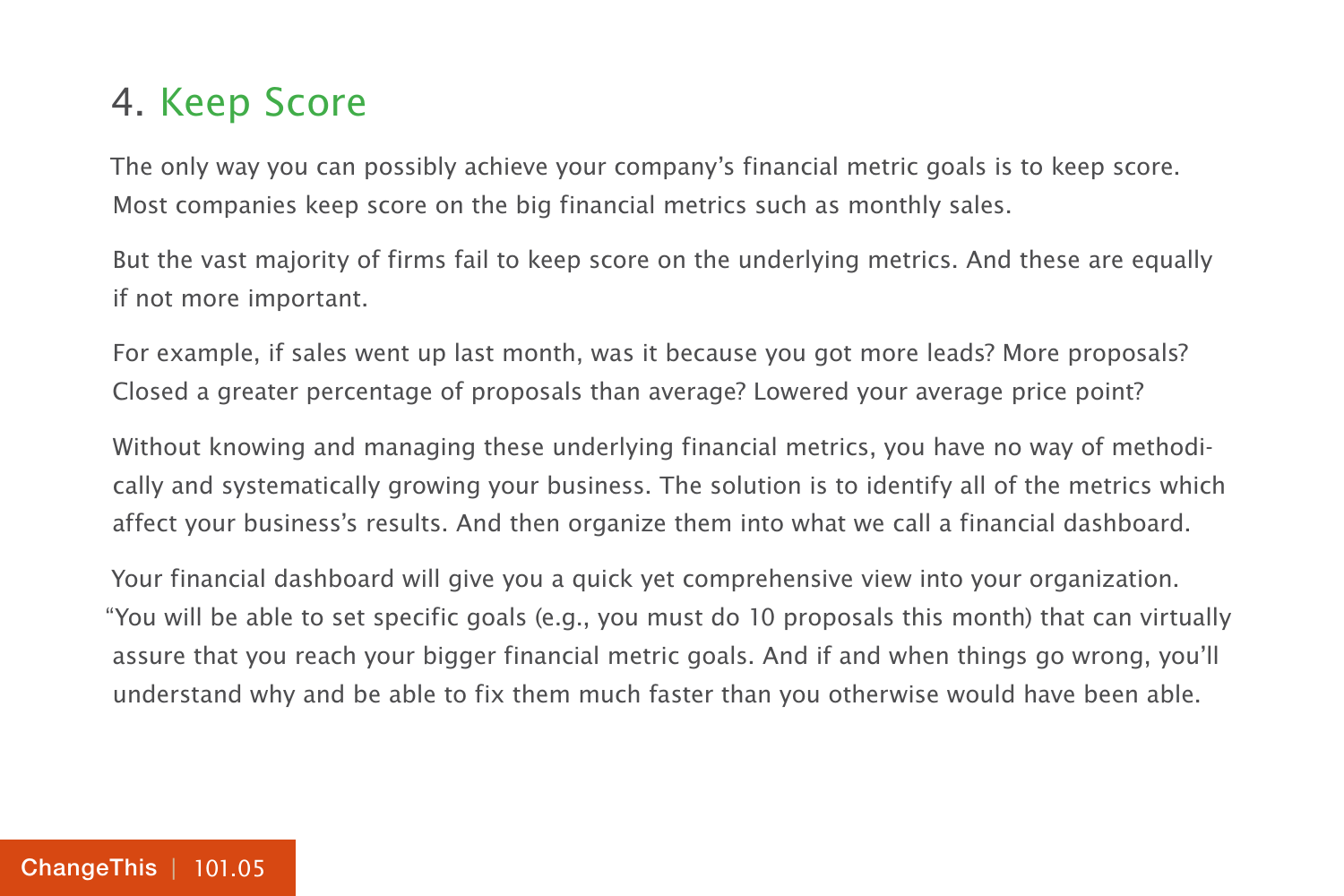### 5. Systematize Your Business

The ideal business is one that runs without you. In such a case, you can focus your time on growing the business, rather than being an integral part of its day-to-day operations. Achieving this not only dramatically increases the value of your business, but significantly reduces your stress and allows you to take more time off.

The key to building a business that runs without you is to build one of the most valuable business assets of all: systems.

Interestingly, the word "systems" tends to perplex most business owners. They see systems as complex technological feats that cost tons of money to build. Rather, systems are merely established ways of doing things. For example, if you have a one-page document detailing how incoming phone calls should be answered, that's a system. And while this isn't a very complex system, having it will allow you to perform at a much higher level than your competitors.

The systems allow for precision and consistency in that your employees will know exactly how to perform tasks. With most systems you will also save time and money. Systems make your business scalable as they allow you to hire and train employees more efficiently. And perhaps most importantly, systems allow you to focus your time on building the business. So while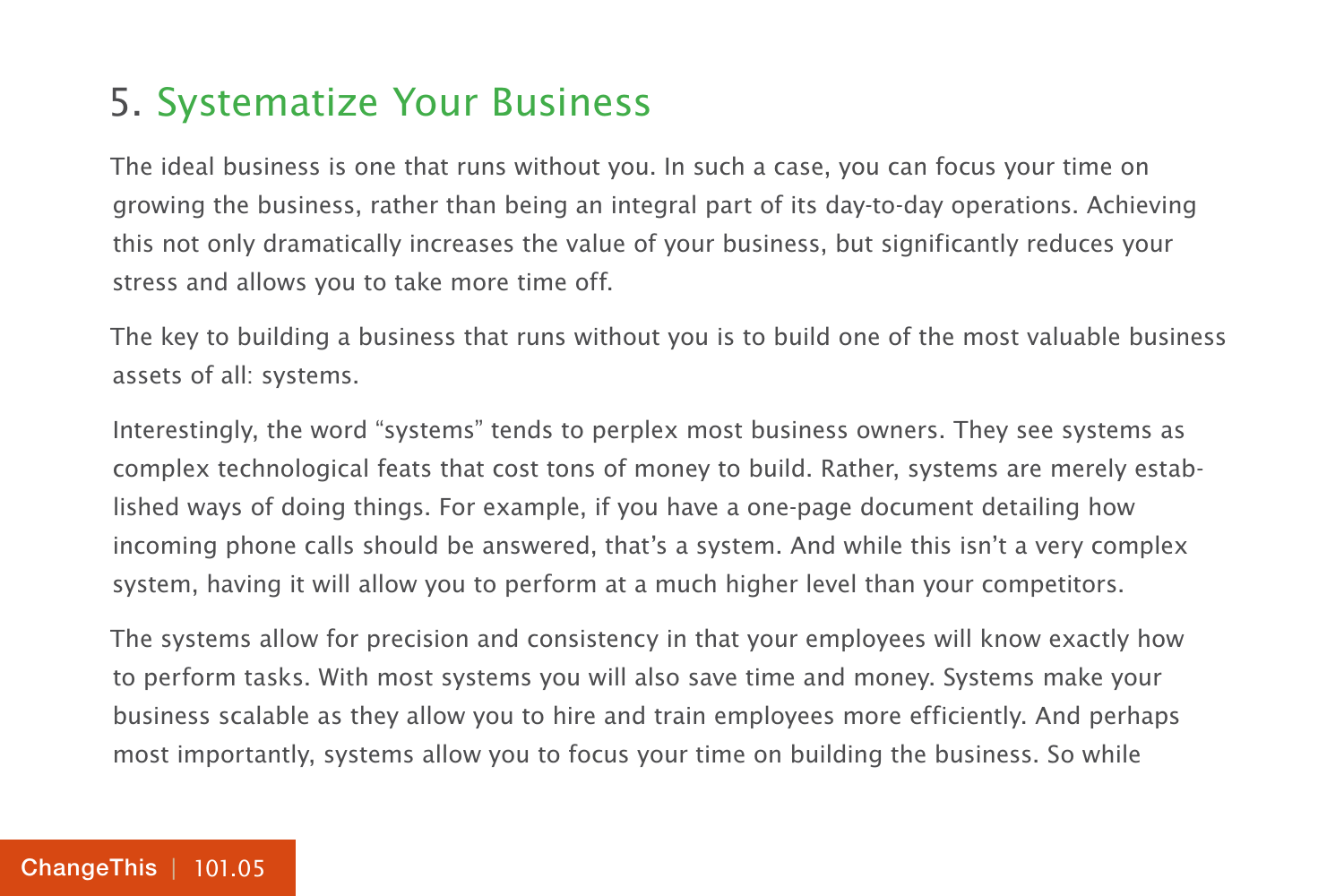the president of your competitor's company is dealing with the inbound phone call that got screwed up, you're focusing on doubling the size of your company.

In creating systems, you use process maps, standard operating procedures, and policies and guidelines. Process maps are flowcharts that start with the beginning of the process, end with the ideal outcome, and then determine every step to be completed in between to reach that ideal outcome.

Standard operating procedures (SOPs) are written instructions that document a routine or repetitive activity that your employees must follow. And finally, for outliers and processes that are not frequently performed, your company should have stated policies and guidelines. For example, if a client e-mails a question, what is the required turnaround time on a response? What salutation should your employees use when responding?

What should you systematize in your business? Systematize any process that occurs in your business, that is performed frequently, an, that if completed in a predictable, consistent manner, would increase the value and profits of your business.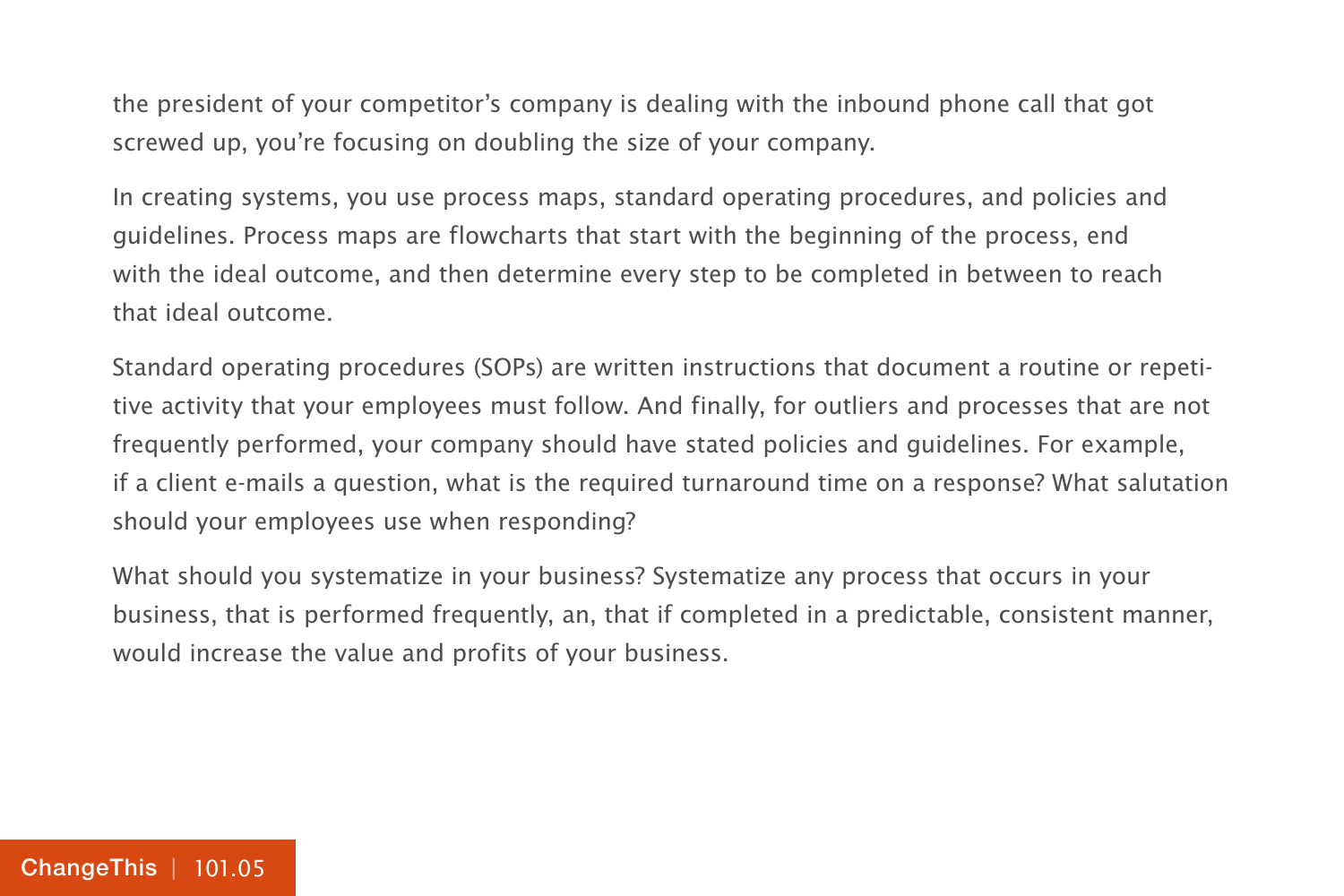### 6. Put It All Together

The "start with the end" principle can and should be applied to every aspect of your business. It goes beyond just determining your long-term customer vision and business vision, because it requires you to figure out the details. For example, you need to envision what your organizational chart will look like when you've reached your vision. How many people you will employ? In what functions? On and on...

Once you apply this framework to each aspect of your business, you need to document your vision into a strategic plan. This plan will serve as your road map for achieving your goals.

Get it all in words. Documenting your strategic plan on paper is critical because it eliminates confusion over what needs to be done, and gets everyone on your team on the same page regarding what will be accomplished, why, and at what time.

*The "start with the end" principle can and should " be applied to every aspect of your business.*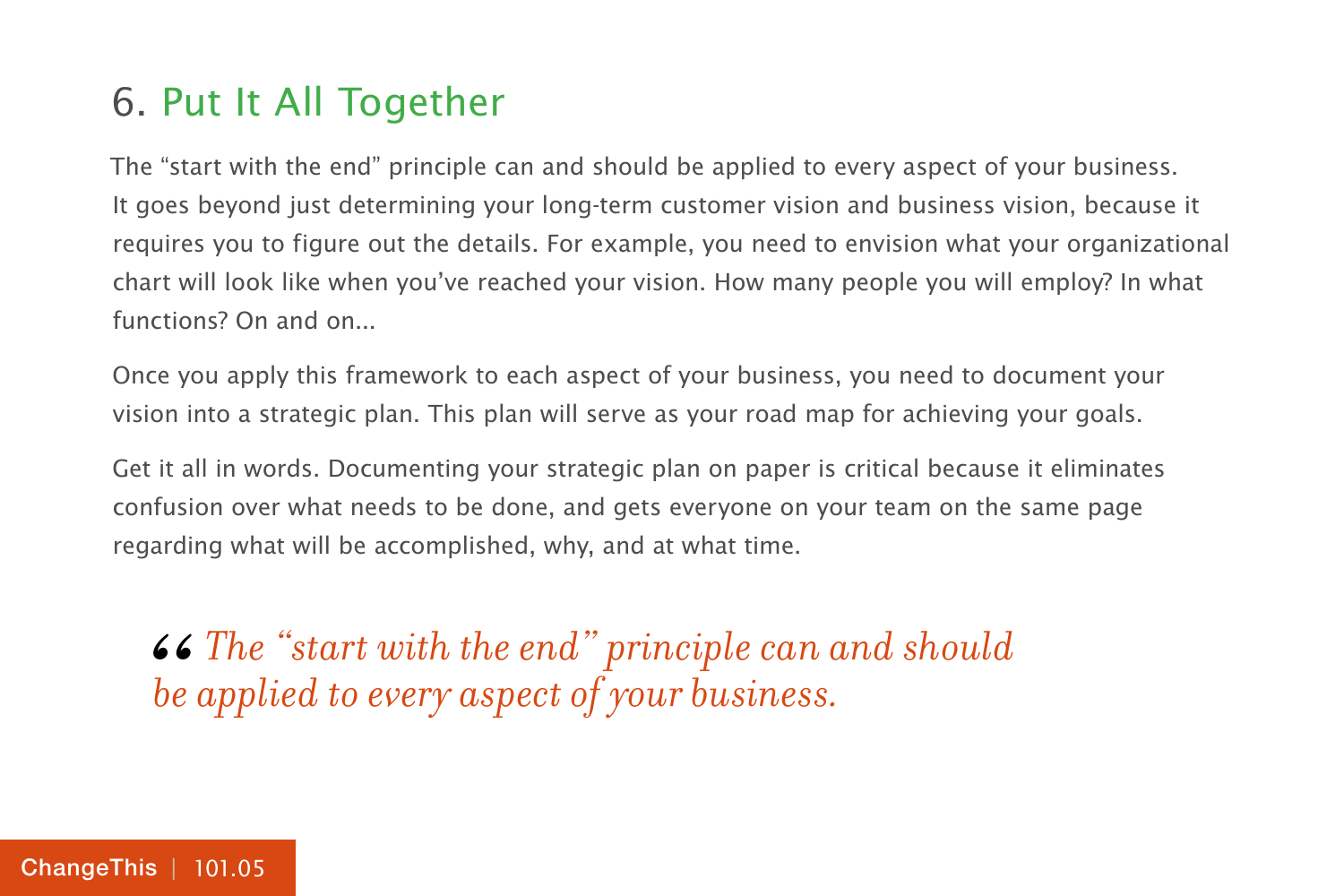While the plan will document your long-term goals, its focus will be on what needs to be accomplished over the next year. It will include the following ten sections:

- **1. Executive Summary:** This first section of your strategic plan should summarize the key points of each of the other sections in about one to three pages.
- **2. Company Vision Statements:** In this section you will enter your customer- and businessfocused visions, including your desired end-game, the financial metrics you want to achieve, and business assets you plan to build by the time you exit your business.
- **3. Opportunities to Pursue:** This section of your plan will document the opportunities you have chosen to pursue. It's not only important to write down what opportunities your company is planning to go after, but to answer why as well.
- **4. Goals and Milestones:** In this section of your plan, you will document your exit or five-year, one-year, quarterly, and monthly financial metric and business asset goals.
- **5. Financial Metrics and KPIs:** This section will document the KPIs you will track in your business, such as sales, number of new customers, customer satisfaction, and customer conversion rates.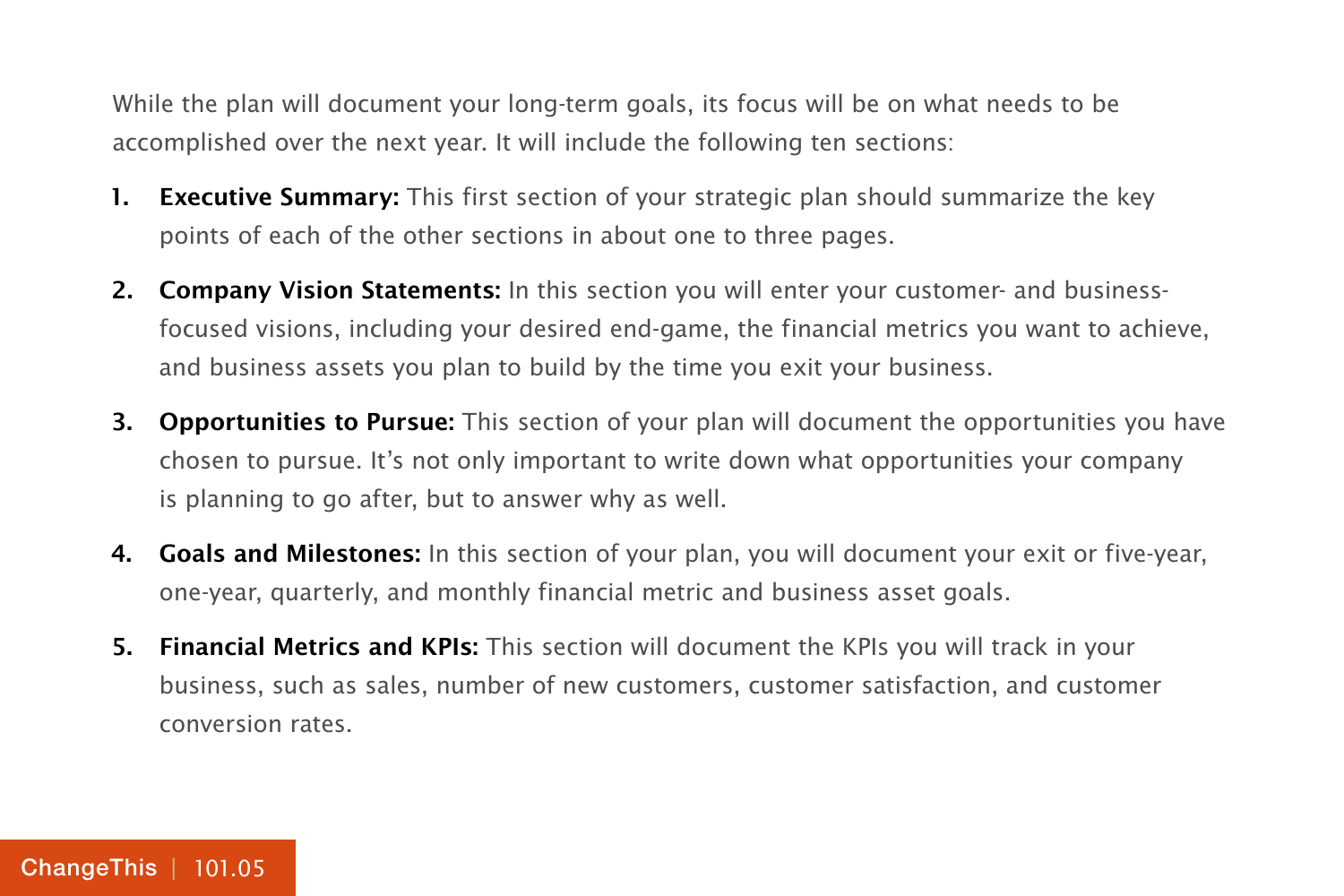- **6. Business Assets:** In this section you will document the business assets you need to develop in the coming year, and more importantly, the individual projects you must complete to build them.
- **7. Systematization Plan:** Your systematization plan should detail the new systems you have prioritized for creation, including each system's name and goal, as well as who will lead the development of building it.
- **8. Marketing Plan:** This section of your strategic plan will detail your marketing plan, including your strategies to improve lead generation, conversion rates, average purchase amounts, and lifetime customer value.
- **9. Human Resources Plan:** The human resources section of your strategic plan documents the people you have and those you need to hire in order to reach your vision.
- **10. Financial Projections:** This section includes your strategic plan's financial implications. Break out these financial projections by month so you can judge your actual performance based on the plan.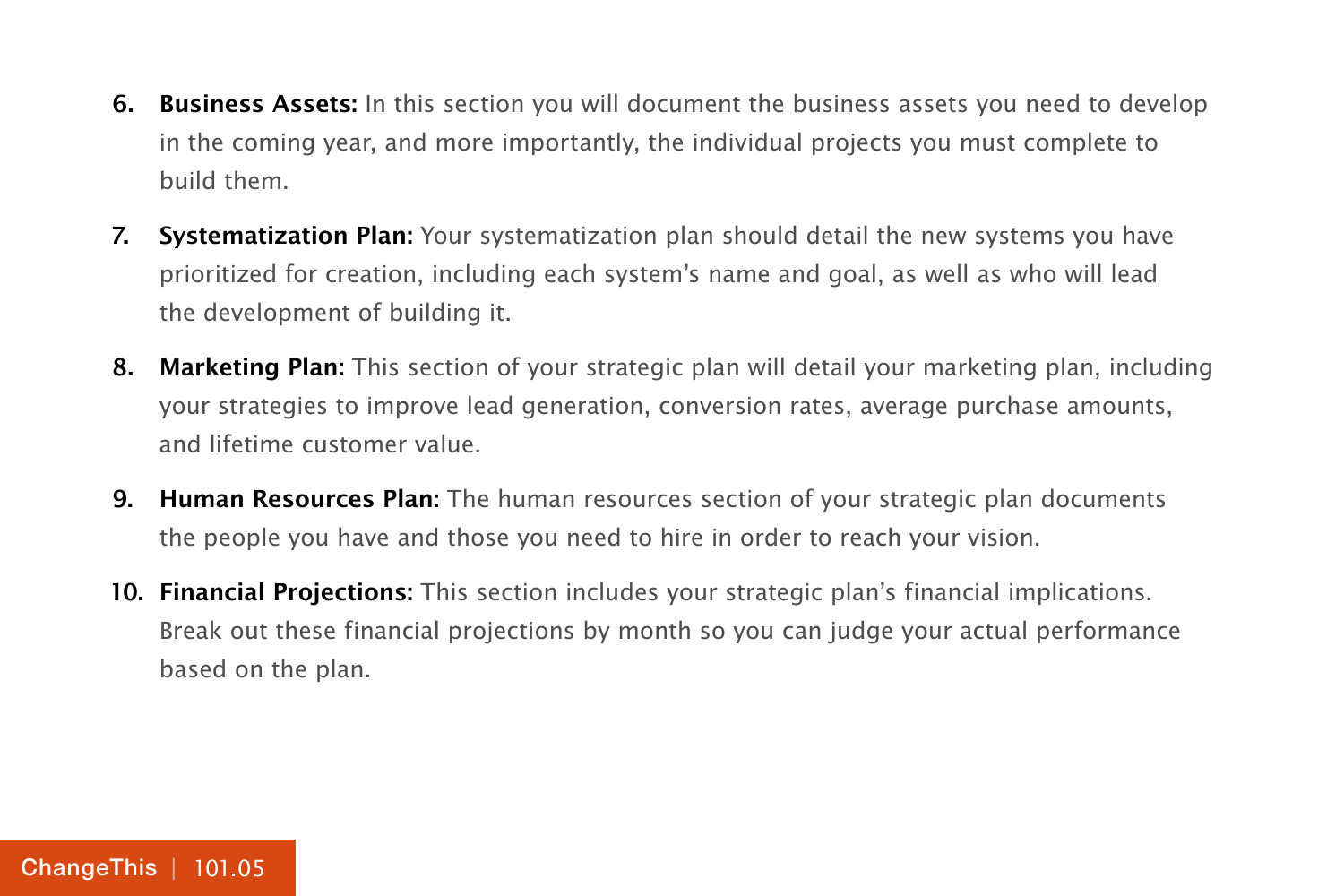#### What It All Means

The right strategic plan can transform your business. It can boost your sales and profits, and allow you to achieve the goals you had when you first launched or purchased your business.

However, your strategic plan can only do this if you complete it properly. Most importantly, you must start with the end. You must dream big about what you'd like your business to achieve. Once you have that crystal-clear vision, you can begin planning and reverse engineering it.

Remember to develop and document your vision from a customer perspective—what you are trying to do for your customers. Then document your vision from a business perspective what you are trying to achieve financially.

*You must dream big about what you'd like your business to achieve. Once you have that crystal-clear vision, you can begin planning and reverse engineering it.* 66<br>*to*<br>beg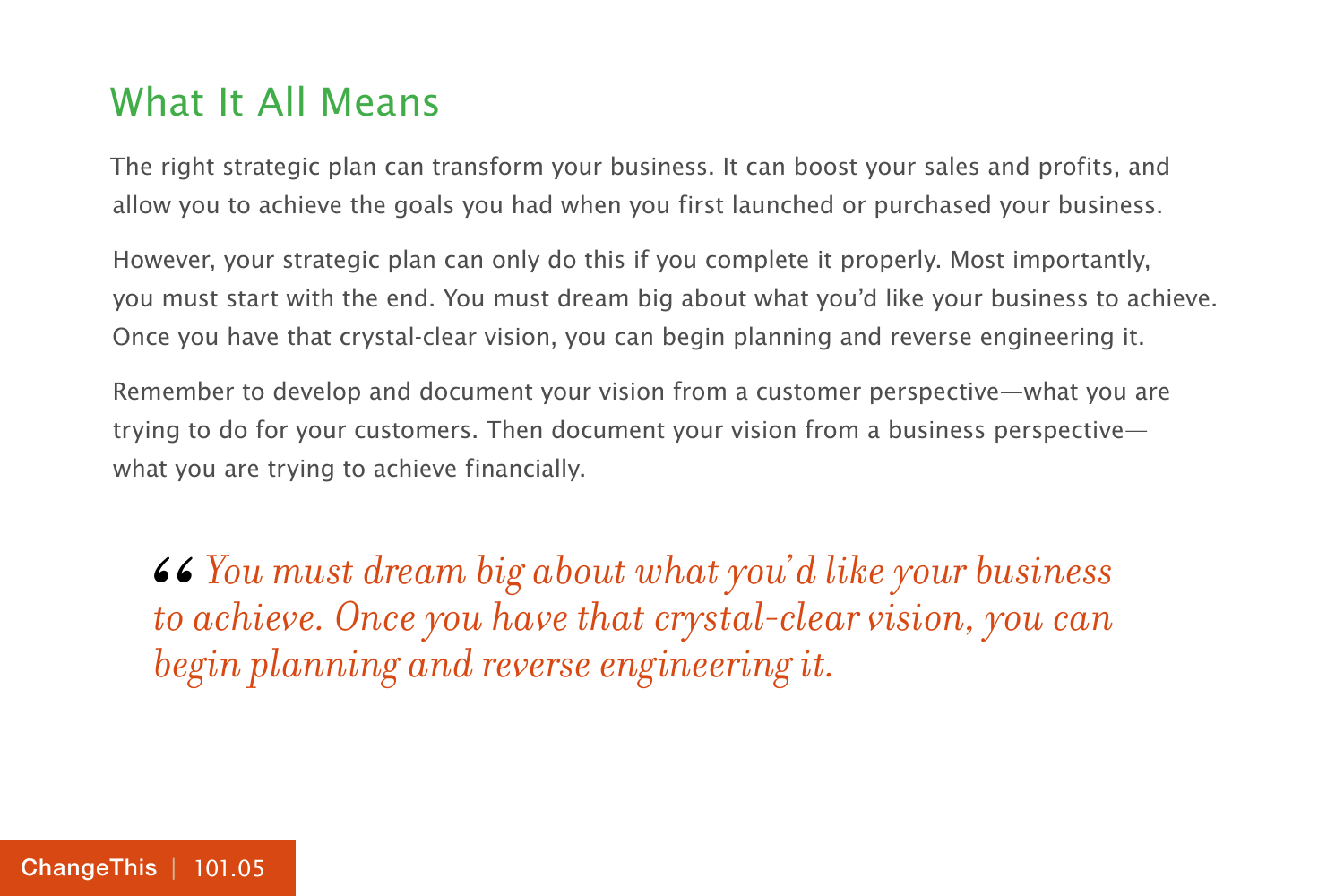Once you develop your long-term vision, you must reverse engineer it by determining your annual, quarterly, and monthly goals. Although your plans can and will change over time, each of these periodic goals will move your company closer to its ultimate end goal.

Much of your success will be based on pursuing the right opportunities. Focus on opportunities that leverage your strengths.

*Much of your success will be based on pursuing the right opportunities. Focus on opportunities that leverage your strengths.* 66<br>the<br>the

To successfully grow your business, you will need a scorecard. Your scorecard, or financial dashboard, must include the KPIs that underlie your success. For example, tracking both the number of proposals you give and your proposal conversion rates are critical to improving your sales results.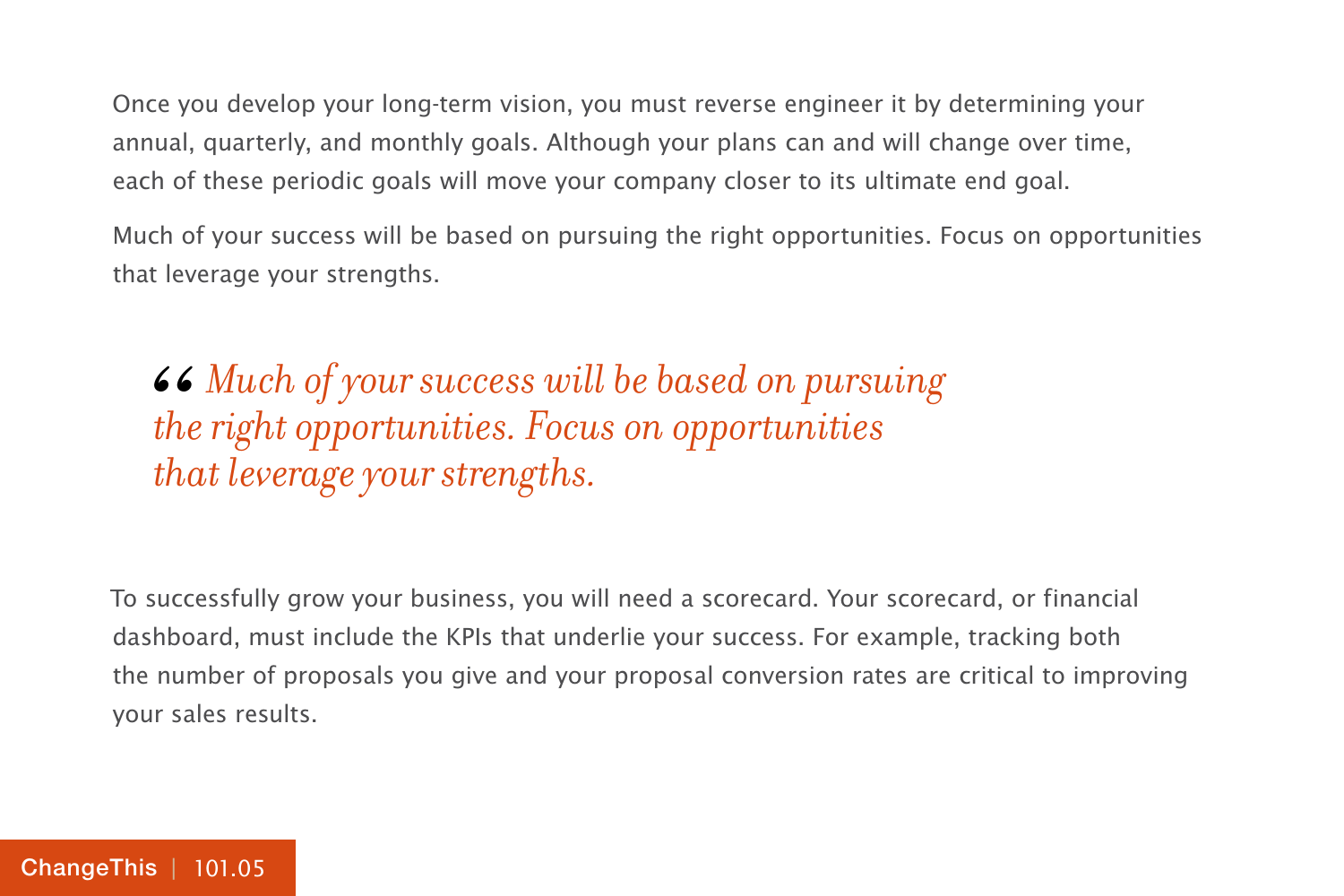Although hitting your periodic financial goals is important, building the right business assets is even more so. The right business assets, such as a new product you developed, can reap your company years of financial success.

If your business can't operate without you, it's not a business—it's a job, and possibly a miserable one. To solve this, systematize your business. When you do, your business will start to work for you, not the other way around. Your time will be freed to build the business to the next level. This will also cause the value of your systematized business, whether you want to eventually sell it or continue to run it yourself, to skyrocket.

**By doing this, you will have a strategic plan to follow that allows you to achieve your goals for the next year and moves you much closer to your ultimate business vision.**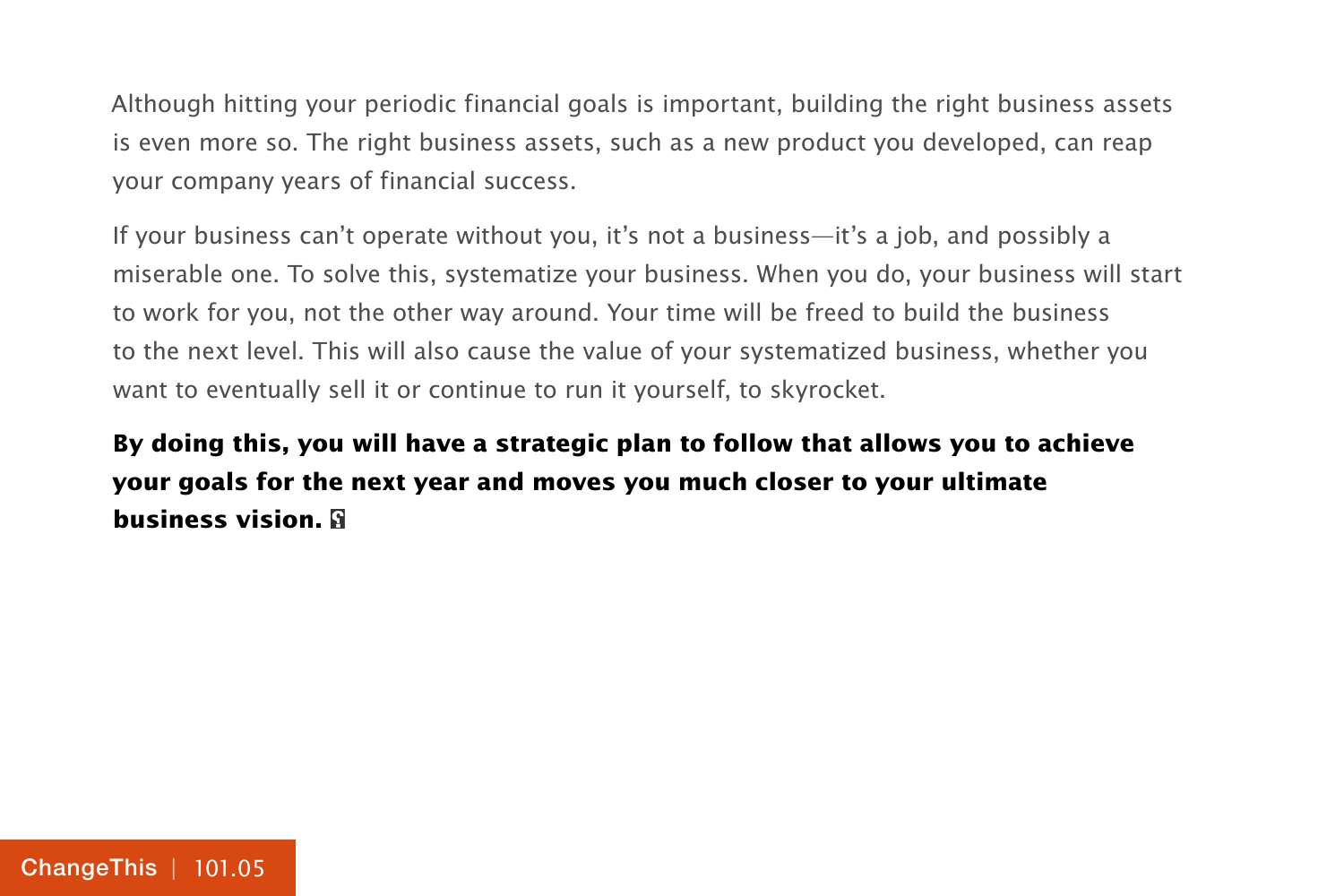### Info



#### **BUY THE BOOK** | Get more details or buy a copy of [Start at the End.](http://800ceoread.com/book/show/9781118376768)

**ABOUT THE AUTHOR** | Dave Lavinsky is a serial entrepreneur and internationally renowned expert in developing business plans that help companies achieve rapid growth. In 1999, Dave cofounded Growthink, Inc., a consulting and publishing firm, and currently serves as the company's president. Over the past decade, Growthink has written business plans for more than 2,500 clients. Growthink has also helped more than 500,000 entrepreneurs and business owners to start, grow, or exit their companies via advice on business planning, capital raising, and growth strategies.

- **→ SEND THIS** | [Pass along a copy](http://changethis.com/101.05.EndStart) of this manifesto to others.
- **→ SUBSCRIBE** | Sign up fo[r e-news](http://changethis.com/page/show/e_mail_newsletter) to learn when our latest manifestos are available.

This document was created on January 16, 2013 and is based on the best information available at that time. The copyright of this work belongs to the author, who is solely responsible for the content. This work is licensed under the Creative Commons Attribution-NonCommercial-NoDerivs License. To view a copy of this license, visit [Creative Commons](http://creativecommons.org/licenses/by-nc-nd/2.0/) or send a letter to Creative Commons, 559 Nathan Abbott Way, Stanford, California 94305, USA. Cover image from [Veer.](http://www.veer.com/) You are given the unlimited right to print this manifesto and to distribute it electronically (via email, your website, or any other means). You can print out pages and put them in your favorite coffee shop's windows or your doctor's waiting room. You can transcribe the author's words onto the sidewalk, or you can hand out copies to everyone you meet. You may not alter this manifesto in any way, though, and you may not charge for it.